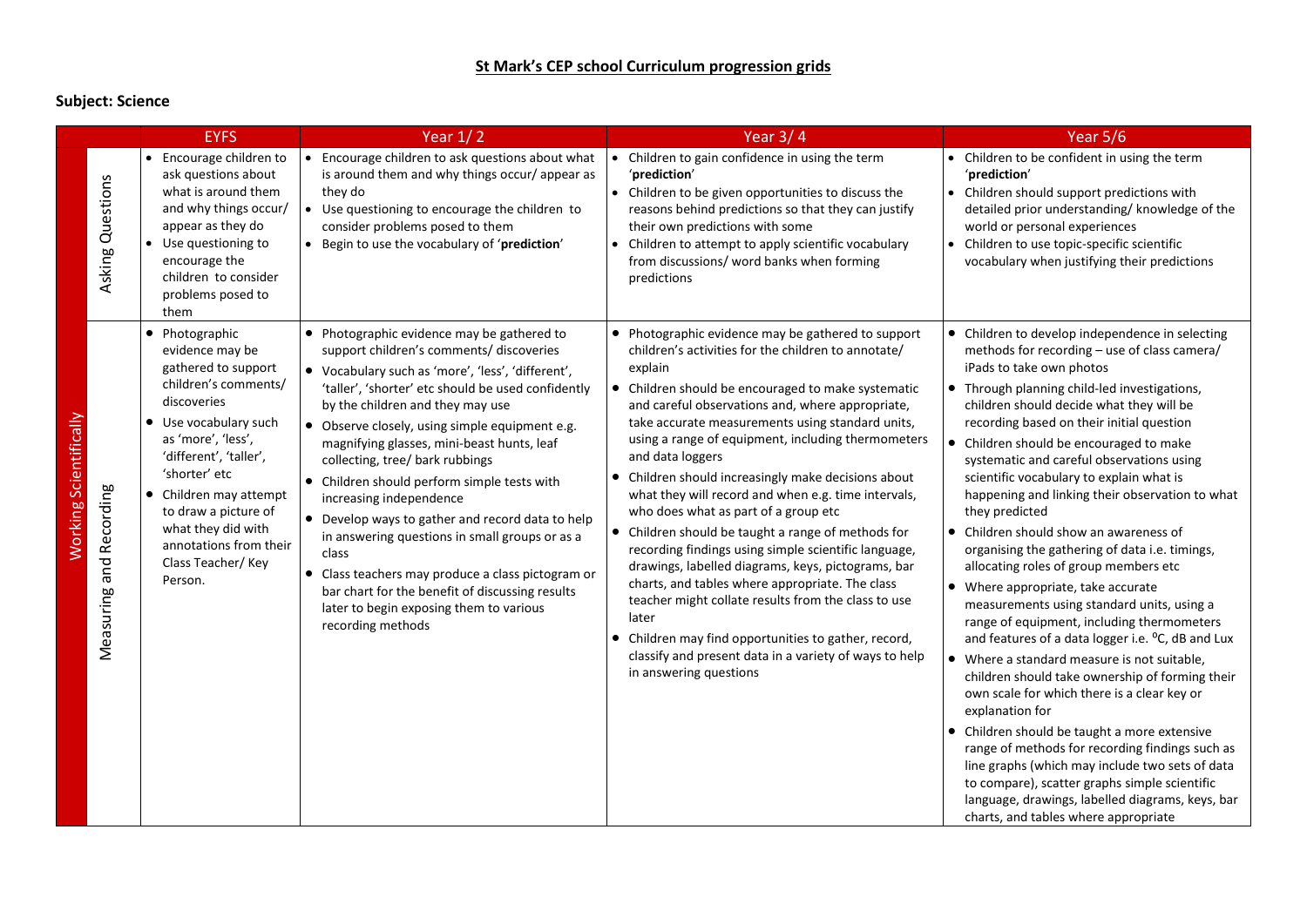| Analysing Data and Concluding | • Through 1:1, group<br>and class discussions,<br>children should be<br>able to make attempts<br>to articulate what<br>they saw/ felt/ heard<br>happening<br>Encourage children to<br>use vocabulary such<br>as 'because', 'so',<br>'when'                                                         | • Children may respond to graphs made by the<br>teacher following an investigation<br>• Discussion of patterns, observations, changes,<br>physical evidence that has been gathered<br>• Children should attempt to explain why<br>something happens with careful and structured<br>questioning from the Class Teacher/ TP<br>• Children might make links to their personal<br>experiences<br>• Teachers to begin modelling naming scientific<br>processes so that children can apply this when<br>making connections in later units of learning in<br>the science curriculum | · Children should develop skills in identifying<br>differences, similarities or changes related to simple<br>scientific ideas and processes<br>• Language use should become more technical and<br>precise in referring to knowledge and understanding<br>previously learnt<br>· Have opportunities to report on findings from<br>enquiries, including oral and written explanations,<br>displays or presentations of results and conclusions in<br>small groups and to the class<br>• Children are expected to use straightforward scientific<br>evidence to answer questions or to support their<br>findings referring to result tables, graphs,<br>photographic evidence collected<br>• Relationships between one process and another may<br>be explored giving reasons where possible | • Skills of identifying scientific evidence that has<br>been used to support or refute ideas or<br>arguments should be more prominent and<br>natural following an investigatory task<br>Clarity should be seen when children report and<br>present findings from enquiries,<br>including<br>relationships<br>conclusions,<br>causal<br>and<br>explanations of and degree of trust in results, in<br>oral and written forms such as displays and other<br>presentations<br>Children should show independence when<br>selecting suitable vocabulary and structure in<br>explaining their data, referring to results tables<br>and graphs where appropriate<br>• Group/ paired discussions should be encouraged<br>so that children openly and confidently explain<br>what has been observed and attempts to draw on<br>prior learning/ knowledge should be evident<br>• Children may question one another or another<br>group about their findings to dig deeper into<br>what they found out |
|-------------------------------|----------------------------------------------------------------------------------------------------------------------------------------------------------------------------------------------------------------------------------------------------------------------------------------------------|------------------------------------------------------------------------------------------------------------------------------------------------------------------------------------------------------------------------------------------------------------------------------------------------------------------------------------------------------------------------------------------------------------------------------------------------------------------------------------------------------------------------------------------------------------------------------|------------------------------------------------------------------------------------------------------------------------------------------------------------------------------------------------------------------------------------------------------------------------------------------------------------------------------------------------------------------------------------------------------------------------------------------------------------------------------------------------------------------------------------------------------------------------------------------------------------------------------------------------------------------------------------------------------------------------------------------------------------------------------------------|--------------------------------------------------------------------------------------------------------------------------------------------------------------------------------------------------------------------------------------------------------------------------------------------------------------------------------------------------------------------------------------------------------------------------------------------------------------------------------------------------------------------------------------------------------------------------------------------------------------------------------------------------------------------------------------------------------------------------------------------------------------------------------------------------------------------------------------------------------------------------------------------------------------------------------------------------------------------------------------------|
| Evaluating                    | • Simple questioning<br>can be used to<br>ascertain success of a<br>task e.g. 'Do you think<br>that went well?'<br>'Did you like doing<br>that?'<br>'Was that fun?'<br>• Encourage the notion<br>of carrying out<br>something more than<br>once e.g. 'We'll have<br>to try that again one<br>day.' | • Further, more open-ended questioning can be<br>used to ascertain success of a task e.g.<br>'What did you do well?'<br>'What did you think about that investigation?'<br>'Could we do something better/ different next<br>time?'<br>'What did we find out?'<br>• Encourage the notion of carrying out something<br>more than once e.g.<br>'What will happen if we do it again?'<br>'Can we make the investigation better?'<br>• Children may suggest further questions which<br>could be prompted by the class teacher using<br>phrases such as 'I wonder' and 'What if?'   | • Further encourage the notion of carrying out<br>something more than once e.g.<br>'If we did this investigation again, what would you<br>expect to happen?'<br>'Why didn't we all get the same results?'<br>'Why do scientists need to test things several times?'<br>'What do you think would happen if we did it again<br>but changed?'<br>• Children may suggest further questions<br>independently which should be discussed in groups/<br>as a class<br>• Children should begin to consider how what they find<br>out may impact something in the world around them<br>to give their work value and purpose<br>• Children should be able to make comments about<br>what went well and what they would carry out<br>differently if they were to do it again                         | Children should be able to pose further<br>$\bullet$<br>questions that could be explored following on<br>from what they have found out<br>In-depth predictions should be made linking all<br>their prior and new learning if a new question<br>was asked of them<br>Connections should be made between their<br>findings and what they know of the world<br>around them                                                                                                                                                                                                                                                                                                                                                                                                                                                                                                                                                                                                                    |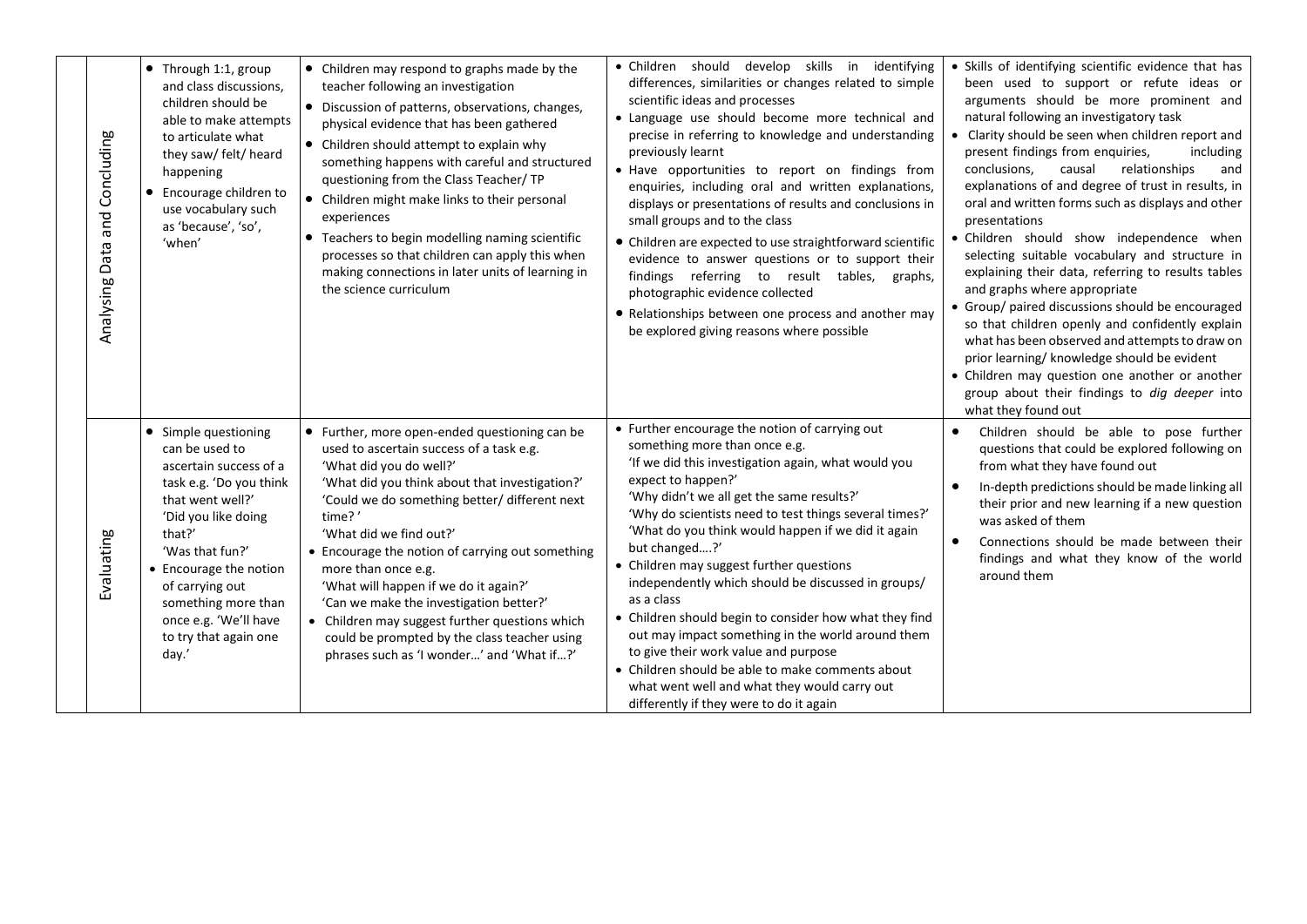Unit Specific Progression

## **EYFS**

## Pupils should be taught to:

Explore materials with different properties. Talk about the differences between materials and changes they notice.

Explore natural materials, indoors and outside. Explore and respond to different natural materials. Use all their senses in hands-on exploration of natural materials. Explore collections of materials with similar and/or different properties.

Talk about what they see, using a wide vocabulary. Explore the natural world around them. Describe what they see, hear and feel whilst outside. Understand the effect of changing seasons on the natural world around them.

Explore how things work. Explore and talk about different forces they can feel.

Plant seeds and care for growing plants. Understand the key features of the life cycle of a plant and an animal. Begin to understand the need to respect and care for the natural environment and all living things.

|                | Year 1                                                                                                                                                         |        |        |  |  |  |
|----------------|----------------------------------------------------------------------------------------------------------------------------------------------------------------|--------|--------|--|--|--|
| <b>Dispond</b> | Pupils should be taught to:                                                                                                                                    |        |        |  |  |  |
|                | $\bullet$ observe changes across the four seasons (photos/ monthly journal entry)                                                                              |        |        |  |  |  |
|                | $\frac{8}{6}$ $\frac{8}{5}$ $\bullet$ observe and describe weather associated with the seasons and how day length varies (collect rainfall, use a thermometer) |        |        |  |  |  |
|                | • understand how we can live comfortably during different seasons (clothing, changes we make in our homes etc)                                                 |        |        |  |  |  |
|                | Year 1                                                                                                                                                         | Year 2 | Year 3 |  |  |  |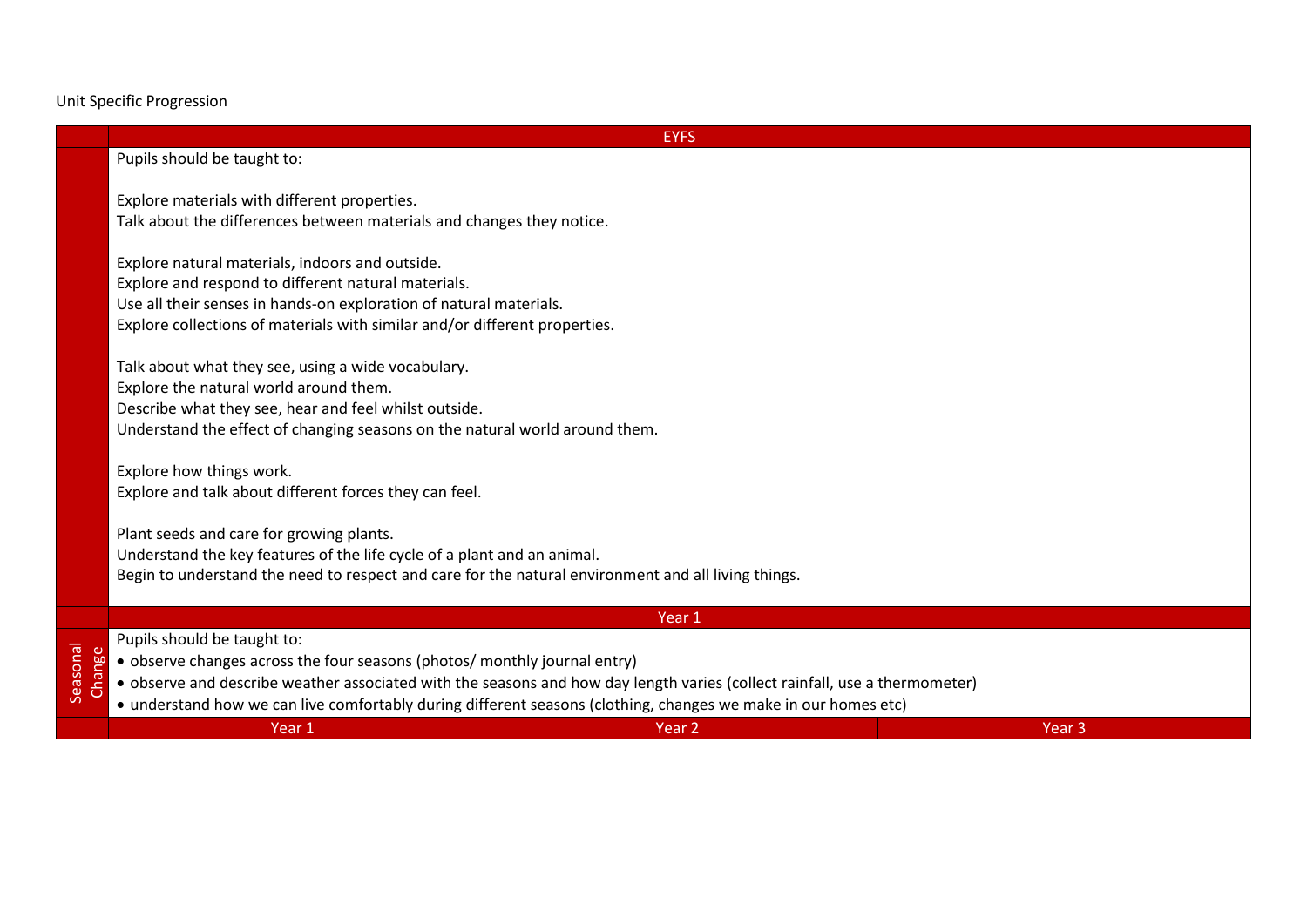| Pupils should be taught to:<br>• identify and name a variety of common wild and<br>garden plants, including deciduous and<br>evergreen trees<br>· explain the difference between evergreen and<br>deciduous trees<br>• identify and describe the basic structure of a<br>variety of common flowering plants, including<br>trees                                                                                                                                                                                                                                   | Pupils should be taught to:<br>• understand that different plants grow from seeds<br>and bulbs<br>· observe and describe how seeds and bulbs grow into<br>mature plants<br>• find out and describe how plants need water, light<br>and a suitable temperature to grow and stay healthy<br>through investigatory tasks<br>• study changes that occur in a plant such as a fruit<br>tree |                                                                                                                                                                                                                   | Pupils should be taught to:<br>• identify and describe the functions of different<br>parts of flowering plants: roots, stem/trunk,<br>leaves and flowers<br>• explore the requirements of plants for life and<br>growth (air, light, water, nutrients from soil, and<br>room to grow) and how they vary from plant to<br>plant<br>• investigate the way in which water is<br>transported within plants (transpiration stream)<br>• explore the part that flowers play in the life cycle<br>of flowering plants, including pollination, seed<br>formation and seed dispersal<br>• recognise the importance of bees in the natural<br>world |
|-------------------------------------------------------------------------------------------------------------------------------------------------------------------------------------------------------------------------------------------------------------------------------------------------------------------------------------------------------------------------------------------------------------------------------------------------------------------------------------------------------------------------------------------------------------------|----------------------------------------------------------------------------------------------------------------------------------------------------------------------------------------------------------------------------------------------------------------------------------------------------------------------------------------------------------------------------------------|-------------------------------------------------------------------------------------------------------------------------------------------------------------------------------------------------------------------|-------------------------------------------------------------------------------------------------------------------------------------------------------------------------------------------------------------------------------------------------------------------------------------------------------------------------------------------------------------------------------------------------------------------------------------------------------------------------------------------------------------------------------------------------------------------------------------------------------------------------------------------|
| Year <sub>3</sub>                                                                                                                                                                                                                                                                                                                                                                                                                                                                                                                                                 |                                                                                                                                                                                                                                                                                                                                                                                        |                                                                                                                                                                                                                   | Year <sub>6</sub>                                                                                                                                                                                                                                                                                                                                                                                                                                                                                                                                                                                                                         |
| Pupils should be taught to:<br>• identify a range of light sources<br>• recognise that they need light in order to see things and that the dark is the<br>absence of light<br>• notice that light is reflected from certain surfaces<br>• recognise that light rays from the sun can be dangerous and that there are<br>ways to protect their eyes and skin<br>• recognise that shadows are formed when the light from a light source is<br>blocked by a solid object<br>• find patterns in the way that the size of shadows changes at different times of<br>day |                                                                                                                                                                                                                                                                                                                                                                                        | Pupils should be taught to:<br>• sort a range of light sources<br>because they give out or reflect light into the eye<br>everyday lives (safety)<br>the same shape as the objects that cast them<br>of reflection | • recognise that light appears to travel in straight lines<br>• use the idea that light travels in straight lines to explain that objects are seen<br>. build on understanding of reflective surface and how they can benefit<br>• explain that we see things because light travels from light sources to our eyes<br>or from light sources to objects and then to our eyes<br>• use the idea that light travels in straight lines to explain why shadows have<br>• understand the parts and functions of a human eye<br>• make a periscope to demonstrate travel of light, angle of incidence and angle                                  |
| Year 1                                                                                                                                                                                                                                                                                                                                                                                                                                                                                                                                                            |                                                                                                                                                                                                                                                                                                                                                                                        |                                                                                                                                                                                                                   | Year <sub>2</sub>                                                                                                                                                                                                                                                                                                                                                                                                                                                                                                                                                                                                                         |

Plants

Light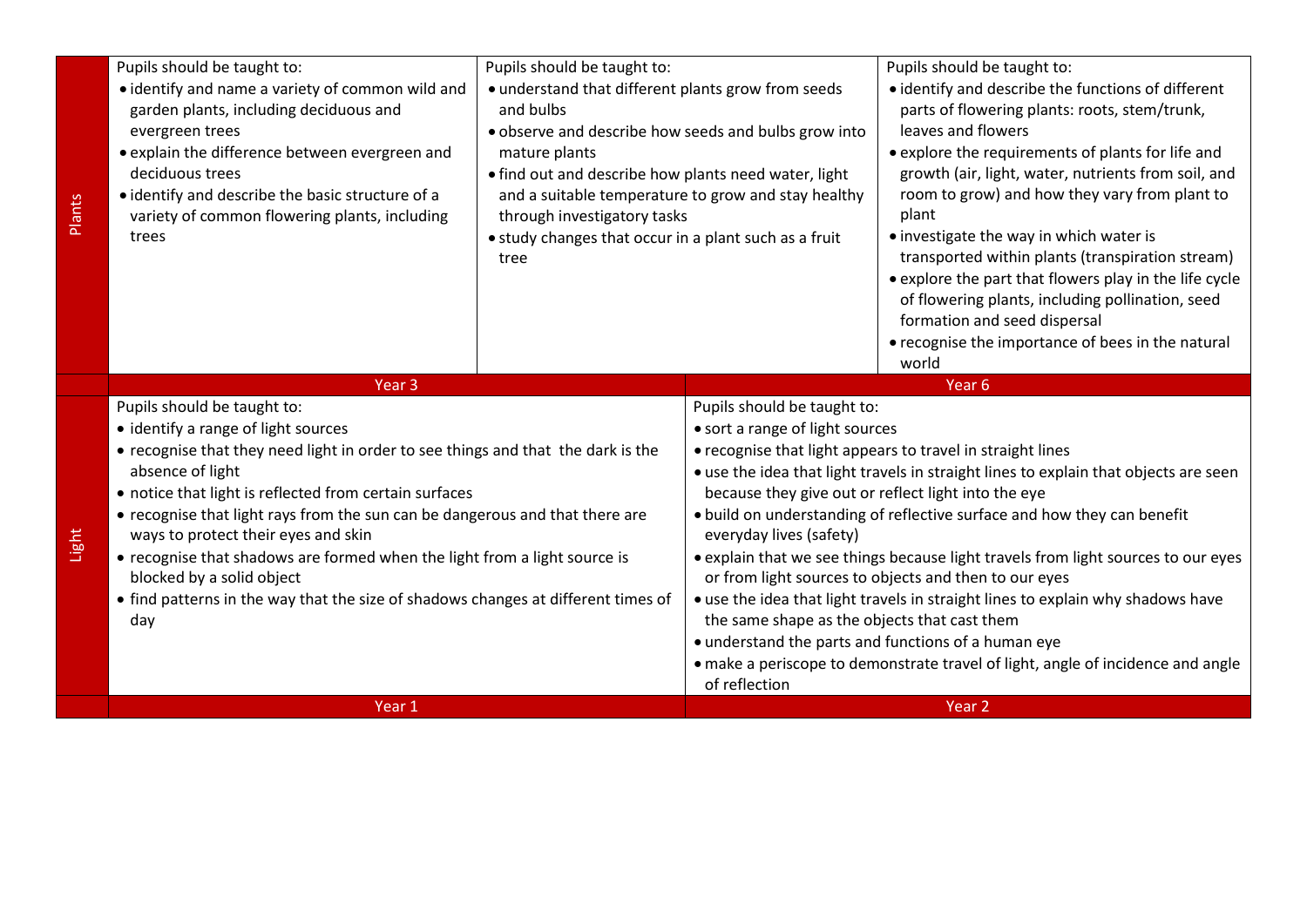| and their<br>Everyday Materials<br>uses | Pupils should be taught to:<br>• distinguish between an object and the material from which it is made<br>• identify and name a variety of everyday materials, including wood, plastic,<br>glass, metal, water, and rock<br>• describe the simple physical properties of a variety of everyday materials<br>• compare and group together a variety of everyday materials on the basis of<br>their simple physical properties                                                                                                                                                                                                                                                                                                                                    | Pupils should be taught to:<br>• identify and compare the suitability of a variety of everyday materials,<br>including wood, metal, plastic, glass, brick, rock, paper and cardboard for<br>particular uses<br>• find out how the shapes of solid objects made from some materials can be<br>changed by squashing, bending, twisting and stretching<br>. show an understanding of environmental aspects such as the reduce, reuse,<br>recycle slogan<br>• share what they understand about recycling and what they do at home or in<br>the local community to help reduce environmental impact                                                                                                                                                                                                                                                                                                                                                                                             |  |  |  |
|-----------------------------------------|----------------------------------------------------------------------------------------------------------------------------------------------------------------------------------------------------------------------------------------------------------------------------------------------------------------------------------------------------------------------------------------------------------------------------------------------------------------------------------------------------------------------------------------------------------------------------------------------------------------------------------------------------------------------------------------------------------------------------------------------------------------|--------------------------------------------------------------------------------------------------------------------------------------------------------------------------------------------------------------------------------------------------------------------------------------------------------------------------------------------------------------------------------------------------------------------------------------------------------------------------------------------------------------------------------------------------------------------------------------------------------------------------------------------------------------------------------------------------------------------------------------------------------------------------------------------------------------------------------------------------------------------------------------------------------------------------------------------------------------------------------------------|--|--|--|
|                                         | Year 4                                                                                                                                                                                                                                                                                                                                                                                                                                                                                                                                                                                                                                                                                                                                                         | Year 5                                                                                                                                                                                                                                                                                                                                                                                                                                                                                                                                                                                                                                                                                                                                                                                                                                                                                                                                                                                     |  |  |  |
| States of Matter/ Changes of materials  | Pupils should be taught to:<br>• understand the molecular structure of solids, liquids and gases<br>• compare and group materials together, according to whether they are solids,<br>liquids or gases<br>. observe that some materials change state when they are heated or cooled,<br>and measure or research the temperature at which this happens in degrees<br>Celsius (°C)<br>• understand that these changes of state can be either reversible or irreversible<br>• identify the part played by evaporation and condensation in the water cycle<br>and associate the rate of evaporation with temperature<br>• test the rate at which different solids melt/ different liquids freeze or<br>evaporate<br>• recognise that liquids can range in viscosity | Pupils should be taught to:<br>• compare and group together everyday materials on the basis of their<br>properties, including their hardness, solubility, transparency, conductivity<br>(electrical and thermal)<br>. know that some materials will dissolve in liquid to form a solution, and<br>describe how to recover a substance from a solution<br>• use knowledge of solids, liquids and gases to decide how mixtures might be<br>separated, including through filtering, sieving and evaporating<br>· give reasons, based on evidence from comparative and fair tests, for the<br>particular uses of everyday materials, including metals, wood and plastic<br>• demonstrate that dissolving, mixing and changes of state are reversible<br>changes<br>• explain that some changes result in the formation of new materials, and that<br>this kind of change is not usually reversible, including changes associated<br>with burning and the action of acid on bicarbonate of soda |  |  |  |
| Rocks and Soils                         | Year <sub>3</sub><br>Pupils should be taught to:<br>• compare and group together different kinds of rocks on the basis of their appearance and simple physical properties<br>• name and identify processes in the rock cycle<br>• describe in simple terms how fossils are formed when things that have lived are trapped within rock<br>• recognise the properties of soils and that they are made from rocks and organic matter<br>• identify other materials we can obtain from the rocks/levels of rock on our Earth                                                                                                                                                                                                                                       |                                                                                                                                                                                                                                                                                                                                                                                                                                                                                                                                                                                                                                                                                                                                                                                                                                                                                                                                                                                            |  |  |  |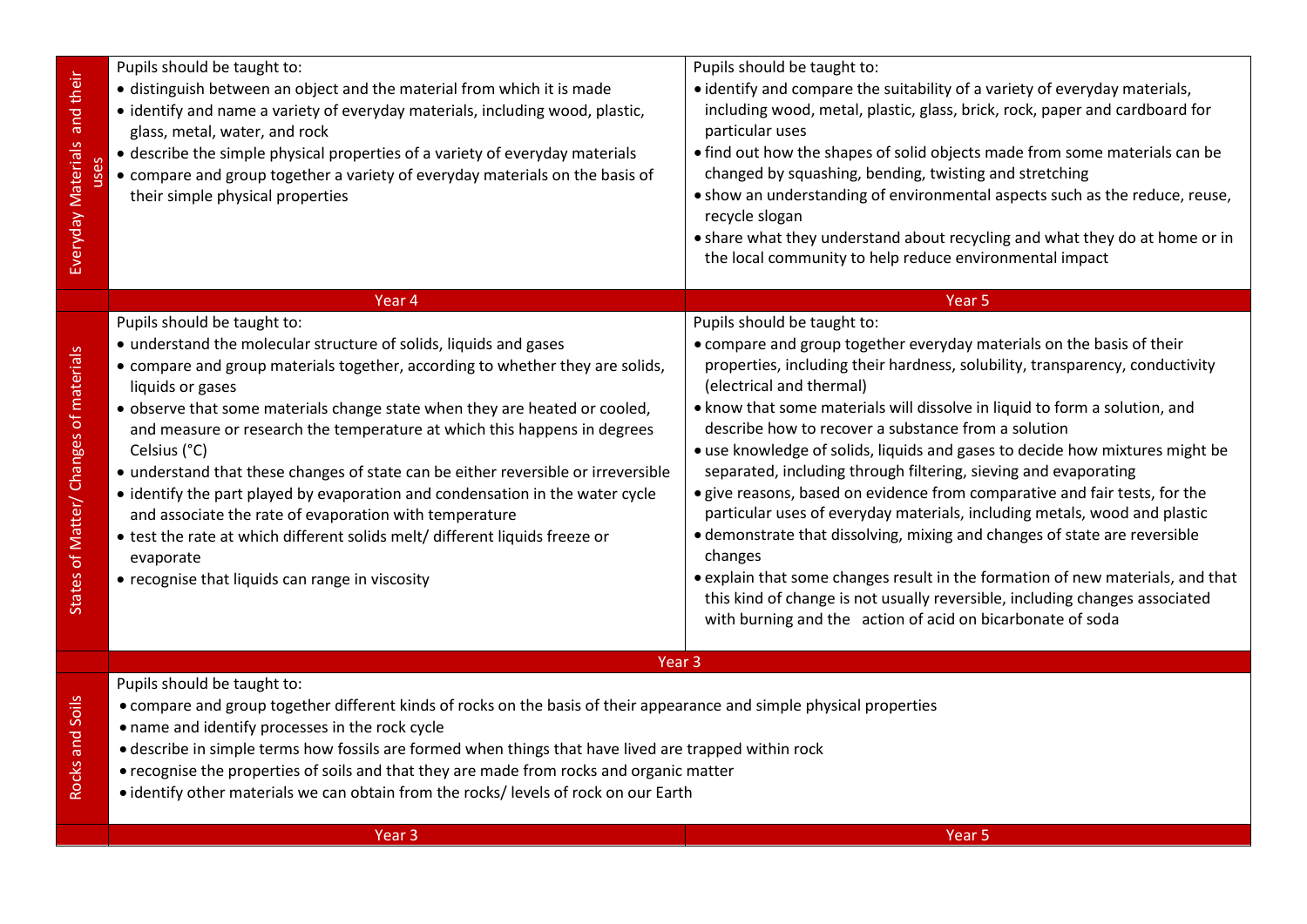| Pupils should be taught to:<br>• compare how things move on different surfaces<br>• notice that some forces need contact between two objects, but magnetic<br>forces can act at a distance<br>. observe how magnets attract or repel each other and attract some materials<br>and not others<br>• compare and group together a variety of everyday materials on the basis on<br>whether they are attracted to a magnet, and identify some magnetic materials<br>• describe magnets as having two poles | Pupils should be taught to:<br>• explain that unsupported objects fall towards the Earth because of the force<br>of gravity acting between the Earth and the falling object<br>• identify the effects of air resistance, water resistance and friction, that act<br>between moving surfaces<br>• recognise that some mechanisms, including levers, pulleys and gears, allow a<br>smaller force to have a greater effect |
|--------------------------------------------------------------------------------------------------------------------------------------------------------------------------------------------------------------------------------------------------------------------------------------------------------------------------------------------------------------------------------------------------------------------------------------------------------------------------------------------------------|-------------------------------------------------------------------------------------------------------------------------------------------------------------------------------------------------------------------------------------------------------------------------------------------------------------------------------------------------------------------------------------------------------------------------|
| • predict whether two magnets will attract or repel each other, depending on<br>which poles are facing                                                                                                                                                                                                                                                                                                                                                                                                 |                                                                                                                                                                                                                                                                                                                                                                                                                         |
| Year 4                                                                                                                                                                                                                                                                                                                                                                                                                                                                                                 |                                                                                                                                                                                                                                                                                                                                                                                                                         |
| Pupils should be taught to:                                                                                                                                                                                                                                                                                                                                                                                                                                                                            |                                                                                                                                                                                                                                                                                                                                                                                                                         |

- identify how sounds are made, associating some of them with something vibrations
- recognise that vibrations from sounds travel through a medium to the ear via sound waves
- understand the differences between pitch and volume (understand the terminology of frequency)
- find patterns between the pitch of a sound and features of the object that produced it
- find patterns between the volume of a sound and the strength of the vibrations that produced it
- recognise that sounds get fainter as the distance from the sound source increases
- identify, name and understand the functions of parts of the human ear

## Year 5

Earth and Space Earth and Space

Sound

Forces

Pupils should be taught to:

- describe the movement of the Earth, and other planets, relative to the Sun
- describe the movement of the Moon relative to the Earth
- describe the Sun, Earth and Moon as approximately spherical bodies
- use the idea of the Earth's rotation to explain day and night and the apparent movement of the sun across the sky
- name and order the planets of our solar system
- recognise the different conditions on the planets of our solar system and why these may occur in relation their distance from the sun
- understand that the moon has 'phases', when these may occur and how they appear to us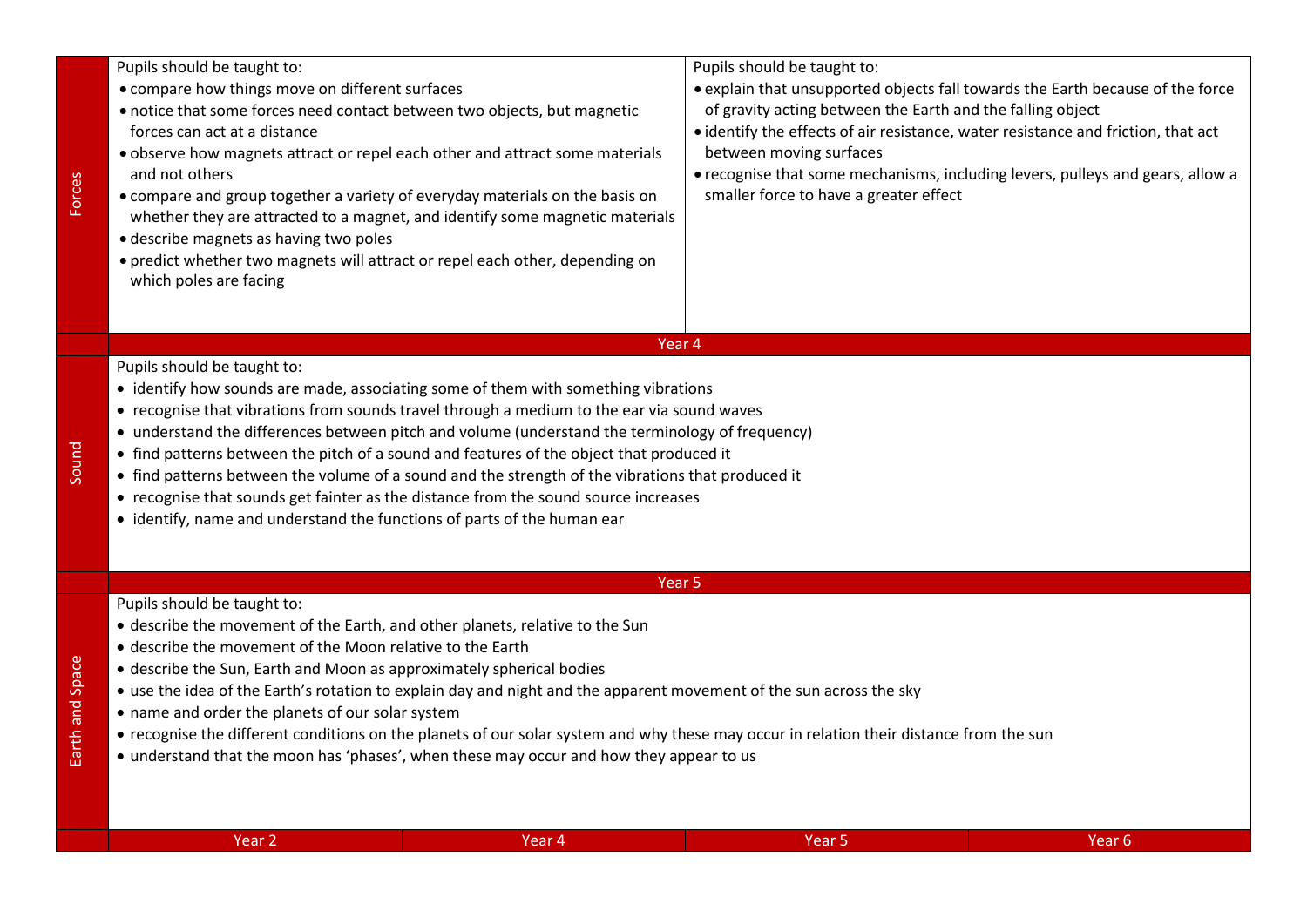| Pupils should be taught to:<br>• explore and compare the difference<br>between things that are living, dead,<br>and things that have never been alive<br>• identify that most living things live in<br>habitats to which they are suited and<br>describe how different habitats<br>provide the basic needs of different<br>kinds of animals and plants, and how<br>they depend on each other<br>• identify and name a variety of plants<br>and animals in their habitats,<br>including micro-habitats | Pupils should be taught to:<br>• recognise that living things can be<br>grouped in a variety of ways<br>• explore and use classification keys<br>to help group, identify and name a<br>variety of living things in their local<br>and wider environment<br>• describe how animals obtain their<br>food from plants and other animals,<br>using the idea of a simple food<br>chain, and identify and name<br>different sources of food<br>• understand the difference between<br>a food chain and a food web<br>• recognise that environments can<br>change and that this can sometimes<br>pose dangers to living thing | Pupils should be taught to:<br>• describe the differences in the life<br>cycles of a mammal, an amphibian,<br>an insect and a bird (draw on their<br>understanding from Year 4<br>classification of living things)<br>· describe the life process of<br>reproduction in some plants and<br>animals | Pupils should be taught to:<br>• describe how living things are<br>classified into broad groups<br>according to common observable<br>characteristics and based on<br>similarities and differences,<br>including<br>micro-organisms,<br>plants and animals<br>• understand the behaviour of micro-<br>organisms and their positive and<br>negative roles in biology<br>• develop their understanding of how<br>plants and animals are differ in<br>terms of cell structure i.e. why<br>plants need chlorophyll and a rigid<br>cell wall<br>• give reasons for classifying plants<br>and animals based on specific<br>characteristics<br>• recognise the value of antibiotics,<br>vaccines and medicines |
|-------------------------------------------------------------------------------------------------------------------------------------------------------------------------------------------------------------------------------------------------------------------------------------------------------------------------------------------------------------------------------------------------------------------------------------------------------------------------------------------------------|------------------------------------------------------------------------------------------------------------------------------------------------------------------------------------------------------------------------------------------------------------------------------------------------------------------------------------------------------------------------------------------------------------------------------------------------------------------------------------------------------------------------------------------------------------------------------------------------------------------------|----------------------------------------------------------------------------------------------------------------------------------------------------------------------------------------------------------------------------------------------------------------------------------------------------|--------------------------------------------------------------------------------------------------------------------------------------------------------------------------------------------------------------------------------------------------------------------------------------------------------------------------------------------------------------------------------------------------------------------------------------------------------------------------------------------------------------------------------------------------------------------------------------------------------------------------------------------------------------------------------------------------------|
| Year 4                                                                                                                                                                                                                                                                                                                                                                                                                                                                                                |                                                                                                                                                                                                                                                                                                                                                                                                                                                                                                                                                                                                                        |                                                                                                                                                                                                                                                                                                    | Year <sub>6</sub>                                                                                                                                                                                                                                                                                                                                                                                                                                                                                                                                                                                                                                                                                      |
|                                                                                                                                                                                                                                                                                                                                                                                                                                                                                                       |                                                                                                                                                                                                                                                                                                                                                                                                                                                                                                                                                                                                                        |                                                                                                                                                                                                                                                                                                    |                                                                                                                                                                                                                                                                                                                                                                                                                                                                                                                                                                                                                                                                                                        |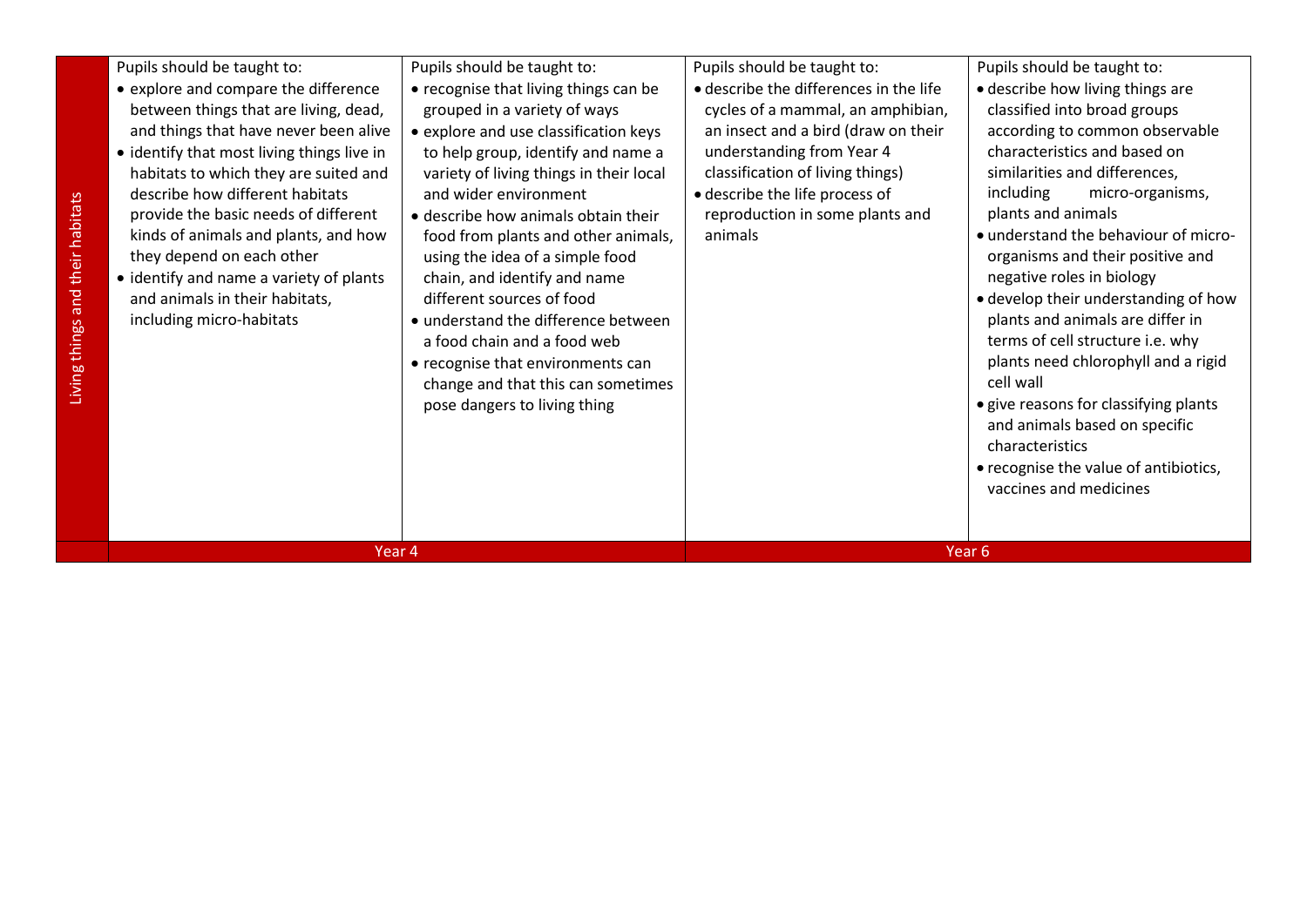**Electricity**